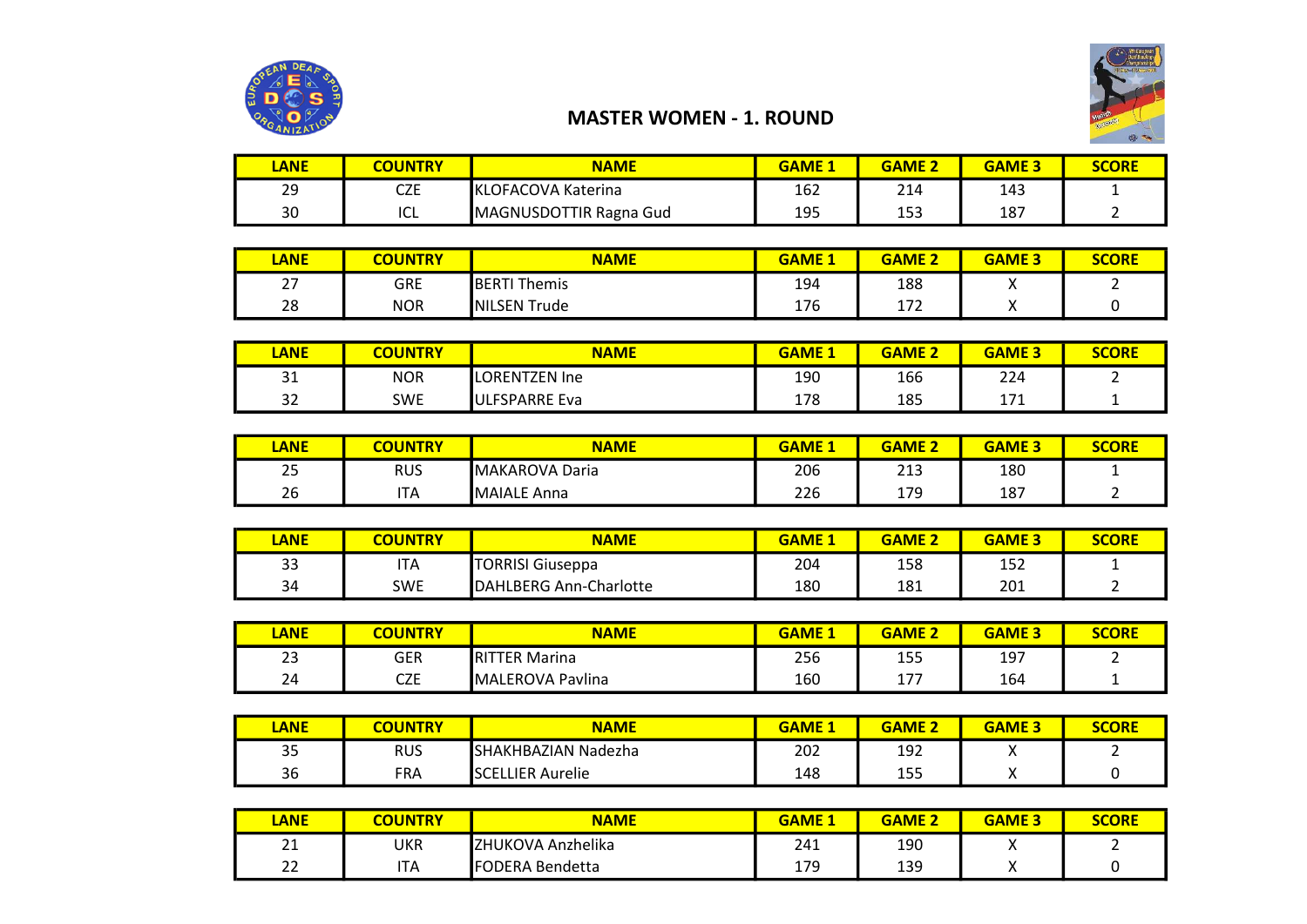

## MASTER WOMEN - 2. ROUND

| LANE      | <b>COUNTRY</b> | <b>NAME</b>         | <b>GAME 1</b> | <b>GAME 2</b> | <b>GAME</b> | <b>SCORE</b> |
|-----------|----------------|---------------------|---------------|---------------|-------------|--------------|
| 44<br>. . | UKR            | KOVALCHUK, Kateryna | 205           | 200           |             |              |
| ᅩ         | $\sim$<br>בש   | MAGNUSDOTTIR, Ragna | 174           | 147           | ,,          |              |

| LANE | <b>COUNTRY</b> | <b>NAME</b>     | <b>GAME</b> | <b>GAME 2</b> | <b>GAME 3</b>   | <b>SCORE</b> |
|------|----------------|-----------------|-------------|---------------|-----------------|--------------|
|      | <b>RUS</b>     | Olga<br>LOTINA, | 220         | าาา<br>777    | $\cdot$         |              |
| 10   | <b>ITA</b>     | MAIALE,<br>Anna | 162         | 182           | $\cdot$ $\cdot$ |              |

| <b>LANE</b>   | <b>COUNTRY</b> | <b>NAME</b>             | <b>GAME</b> | <b>GAME 2</b> | <b>GAME 3</b> | <b>SCORE</b> |
|---------------|----------------|-------------------------|-------------|---------------|---------------|--------------|
| $\sim$<br>ر د | rus            | PARTIS, Dina            | 198         | 191           |               |              |
| 14            | <b>SWE</b>     | DAHLBERG, Ann-Charlotte | 184         | 179           | ,,            |              |

| LANE | <b>COUNTRY</b> | <b>NAME</b>           | <b>GAME 1</b> | <b>GAME 2</b> | <b>GAME 3</b> | <b>SCORE</b> |
|------|----------------|-----------------------|---------------|---------------|---------------|--------------|
|      | <b>RUS</b>     | SHUBYREVA, Mariia     | 180           | 160           | 172<br>⊥ / ∠  |              |
|      | UKR            | Anzhelika<br>ZHUKOVA, | 151           | 169           | า 1 า<br>∠⊥∠  |              |

| LANE         | <b>COUNTRY</b> | <b>NAME</b>             | <b>GAME 1</b> | <b>GAME 2</b> | <b>GAME 3</b> | <b>SCORE</b> |
|--------------|----------------|-------------------------|---------------|---------------|---------------|--------------|
| $\sim$<br>כב | <b>RUS</b>     | KORABLINOVA, Nadezda    | 215           | 219           |               |              |
| 16           | <b>RUS</b>     | SHAKBAZIAN,<br>Nadezhda | 194           | 156           |               |              |

| LANE | <b>COUNTRY</b> | <b>NAME</b>                 | <b>GAME</b> | <b>GAME 2</b> | <b>GAME 3</b> | <b>SCORE</b> |
|------|----------------|-----------------------------|-------------|---------------|---------------|--------------|
|      | UKR            | <b>BOLTOVNINA,</b><br>Olena | 148         | 204           | 160           |              |
|      | GER            | <b>IRITTER,</b><br>Marina   | 168         | 186           | 170           |              |

| <b>ANE</b> | <b>COUNTRY</b> | <b>NAME</b>              | <b>GAME 1</b> | <b>GAME 2</b> | <b>GAME 3</b> | <b>SCORE</b> |
|------------|----------------|--------------------------|---------------|---------------|---------------|--------------|
| . –<br>. . | UKR            | Alla<br>DIACHENKO,       | 201           | 171<br>+1 +   | 208           |              |
| 18         | <b>NOR</b>     | LORENTZEN,<br><b>Ina</b> | 140           | 192           | 204           |              |

| LANE | <b>COUNTRY</b> | <b>NAME</b>              | <b>GAME 1</b> | <b>GAME 2</b> | <b>GAME 3</b> | <b>SCORE</b> |
|------|----------------|--------------------------|---------------|---------------|---------------|--------------|
|      | UKR            | VELYCHKO,<br>. Darvna    | 178           | 184           |               |              |
| д    | GRE            | Themis<br><b>IBERTI,</b> | 206           | 193           |               |              |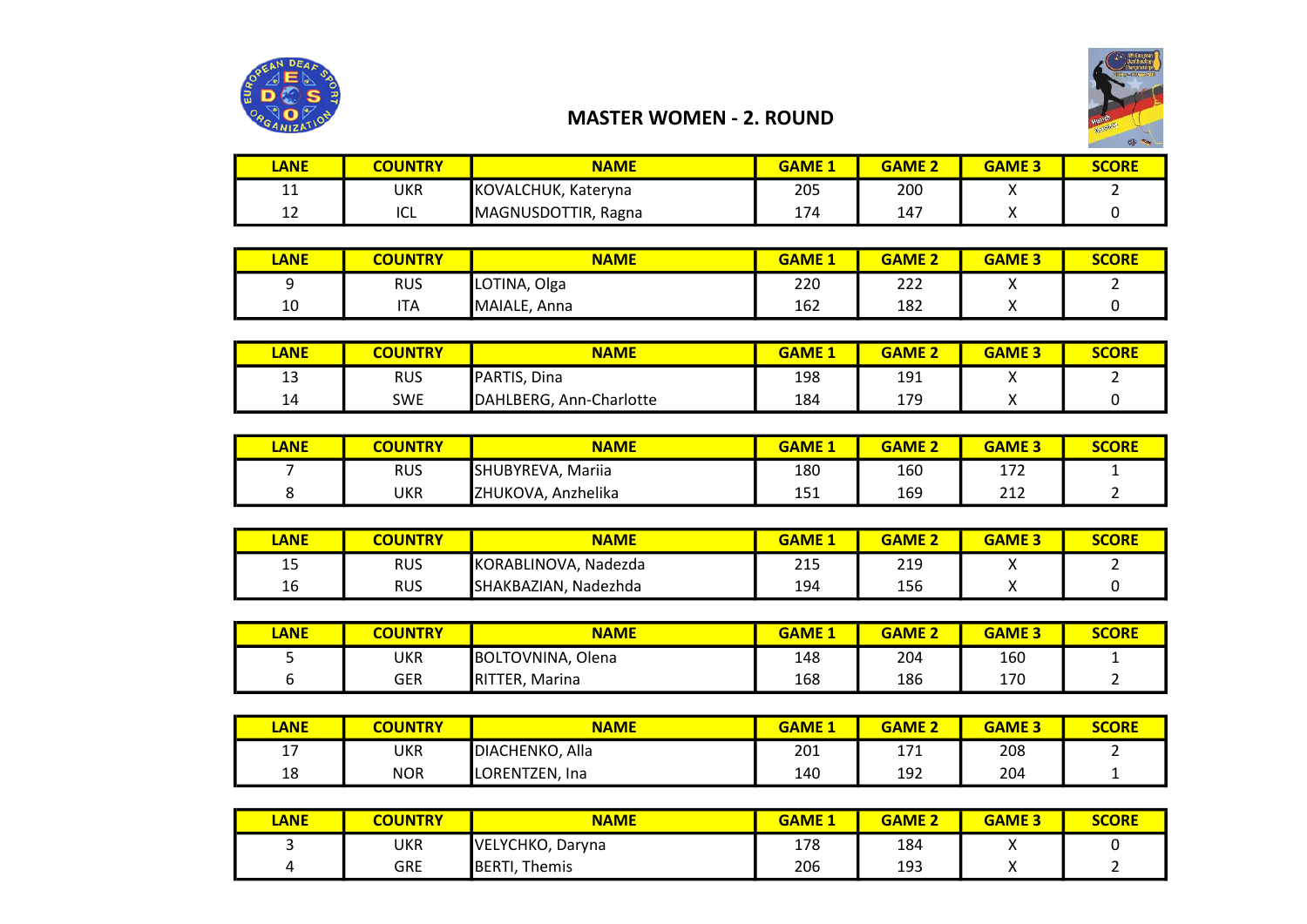

# MASTER WOMEN - QUARTERFINAL

| <b>ANE</b>   | <b>COUNTRY</b> | <b>NAME</b>          | <b>GAME</b>    | <b>GAME 2</b> | <b>GAME 3</b> | <b>SCORE</b> |
|--------------|----------------|----------------------|----------------|---------------|---------------|--------------|
| $\sim$<br>-- | rus            | KORABLINOVA, Nadezka | 182            | 176           | $\cdots$      |              |
| 14           | UKR            | DIACHENKO, Alla      | 177<br>$\pm I$ | 175           | ,,            |              |

| LANE | <b>COUNTRY</b> | <b>NAME</b>    | <b>GAME 1</b> | <b>GAME 2</b> | <b>GAME 3</b> | <b>SCORE</b> |
|------|----------------|----------------|---------------|---------------|---------------|--------------|
| 15   | <b>RUS</b>     | LOTINA, Olga   | 135           | 227           | 146           |              |
| 16   | <b>GER</b>     | RITTER, Marina | 240           | 169           | 181           |              |

| LANE       | <b>COUNTRY</b> | <b>NAME</b>         | <b>GAME 1</b> | <b>GAME 2</b> | <b>GAME 3</b> | <b>SCORE</b> |
|------------|----------------|---------------------|---------------|---------------|---------------|--------------|
| . –<br>- - | UKR            | KOVALCHUK, Kateryna | 169           | 206           | 182           |              |
| 18         | UKR            | ZHUKOVA, Anzhelika  | 158           | 209           | 161           |              |

| LANE | <b>COUNTRY</b> | <b>NAME</b>              | <b>GAME</b> <sub>1</sub> | <b>GAME 2</b> | <b>GAME 3</b> | <b>SCORE</b> |
|------|----------------|--------------------------|--------------------------|---------------|---------------|--------------|
| 19   | <b>RUS</b>     | PARITS, Dina             | 188                      | 178           |               |              |
| 20   | <b>GRE</b>     | Themis<br><b>IBERTI.</b> | 159                      | 156           |               |              |